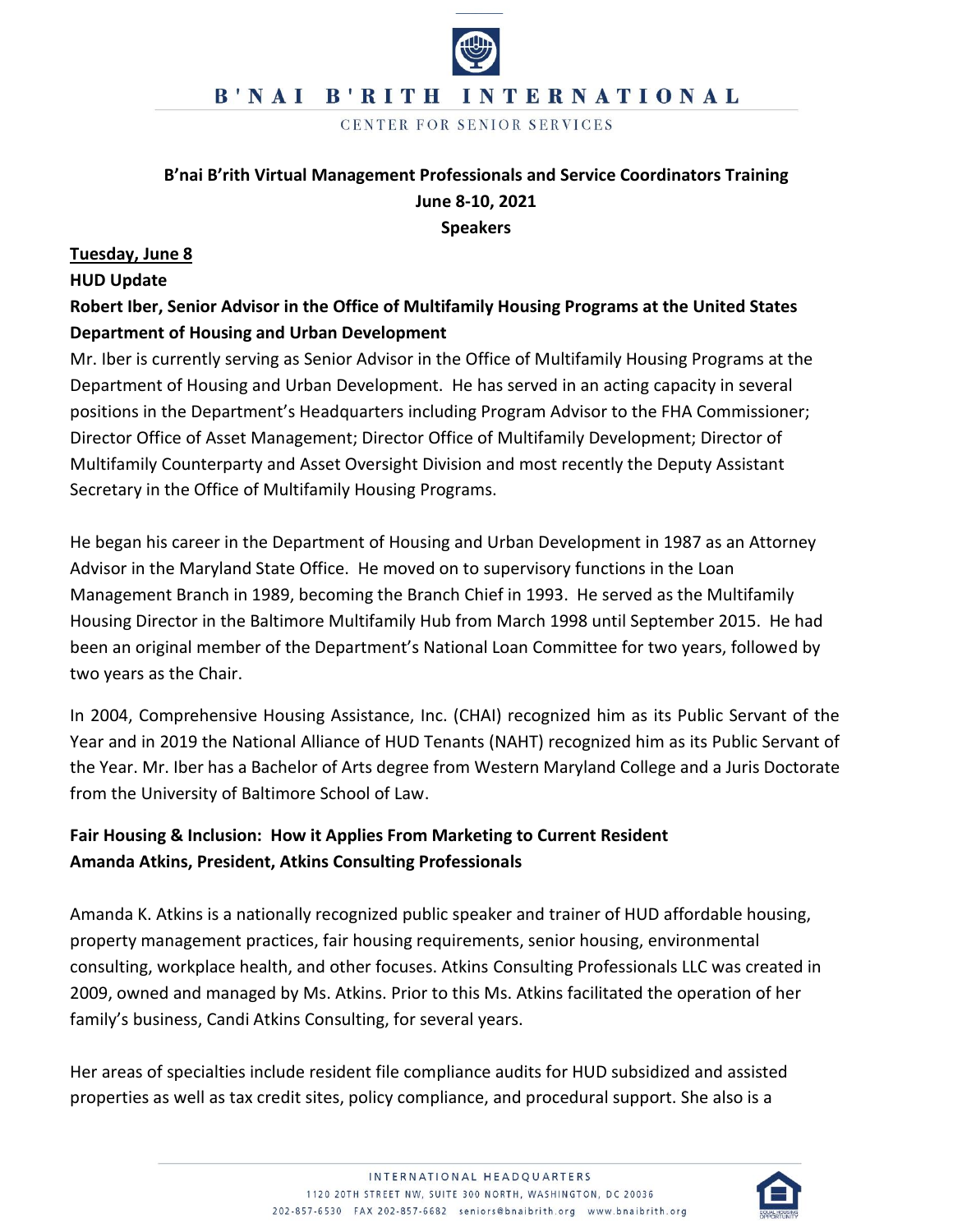

### **B'NAI B'RITH INTERNATIONAL**

#### CENTER FOR SENIOR SERVICES

speaker, trainer, and presenter in many areas: compliance-based training, fair housing and equal opportunity practices, environmental initiatives, senior sensitivity, workplace health and stress management, resident service coordination, and other topics. Amanda focuses on HUD/housing regulation and file compliance as well as management practices and policies. She brings with her over 20 years of experience in HUD subsidized housing, conventional property management, senior housing, and most recently tax credit affordable housing.

#### **Wednesday, June 9**

# **Mental Health Discussion Malika Moore, MSW, LICSW, LCSW-C, Executive Director, Aging & Amazing**

Malika Moore is a Licensed Clinical Social Worker in the District of Columbia and Maryland. She has over 10 years of experience as a professional, clinician, public speaker, and business owner and has a genuine passion for older adults and caregivers. Malika's work in behavioral health, community education, and healthcare have prepared her for her current venture of serving the aging population, their caregivers, and professionals who specialize in aging. Malika has served in several different capacities in her professional career, including clinician, geriatric care manager, medical social worker, psychotherapist, support group facilitator, and adjunct professor.

Malika is creative, dynamic, and driven by purpose and service. She is passionate about working with the most vulnerable populations and has worked with individuals across lifespan and social demographics to provide these vital services to the community. Malika is a leader who enjoys uplifting and inspiring through motivational speaking and innovative coaching. Malika holds dearly and values her family and friends and is personally invested in ensuring we all know that it is possible to live and be Aging & Amazing!

# **How the Pandemic Changed the Staff and Residents/How to Stay Healthy and Balanced Moving Forward**

### **Abbie Stone, Renew Retreat Facilitator, Parkinson & Movement Disorder Alliance**

President of the Board of Directors of Covenant House of Tucson, Abbie Stone has served as a board member for over 10 years. She serves as vice chair to B'nai B'rith Senior Services. Currently the Renew Retreat Facilitator for the Parkinson & Movement Disorder Alliance, she also recently served as a program director with Watermark Retirement Communities, and brings years of experience and dedication in fields of gerontology and wellness. She is committed to providing affordable, safe housing and engaging opportunities for individuals to realize their potential intellectually, socially and physically, fostering lifelong independence.

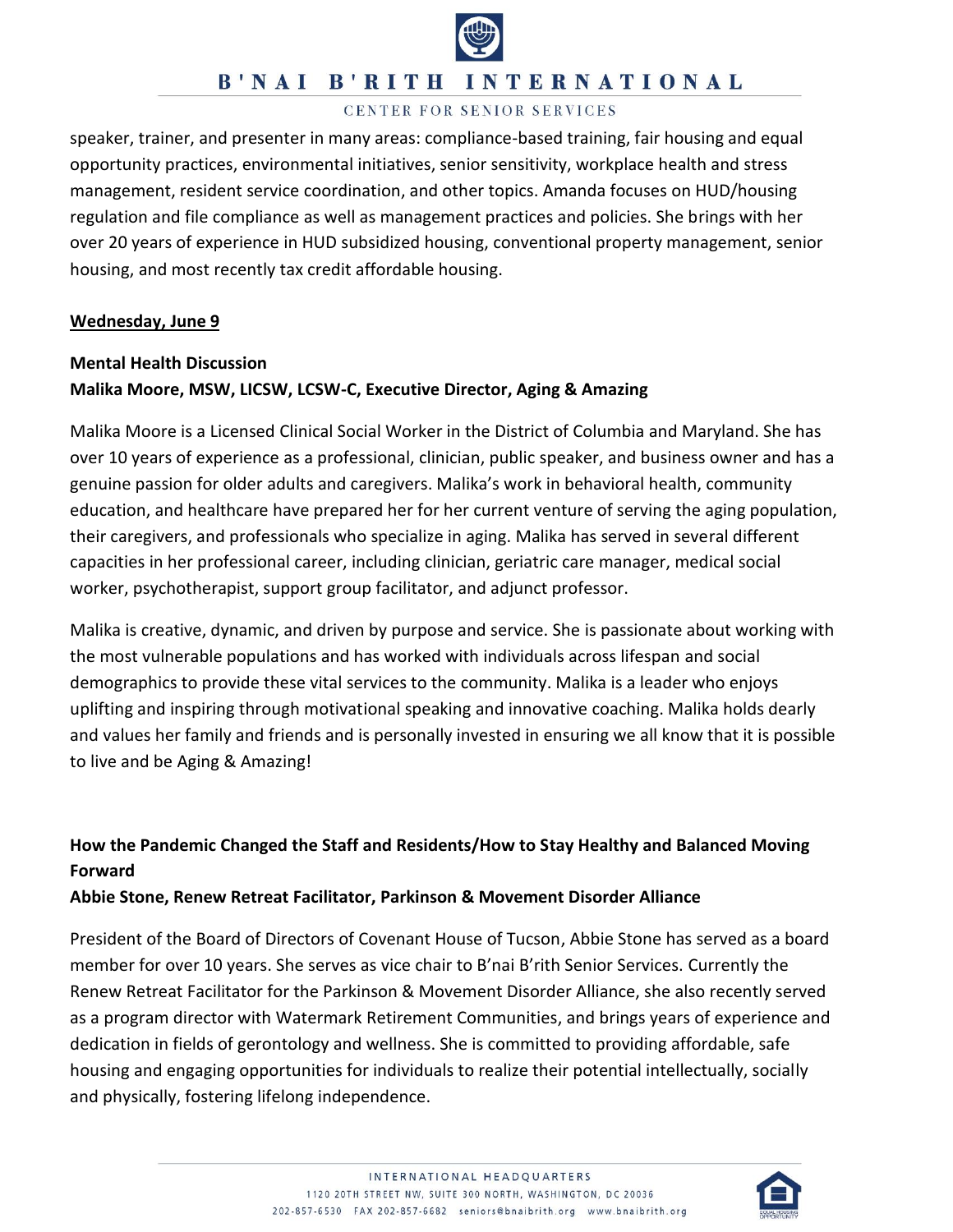CENTER FOR SENIOR SERVICES

### **Thursday, June 10**

# **The Role of the Service Coordinator in 2021 Melissa Harris, Director of Government Affairs, American Association of Service Coordinators (AASC)**

Melissa Harris joined AASC in March 2018 with a decade of experience in journalism and communications. In her previous role as an Ohio Statehouse reporter, she closely monitored policies and politics with a focus on education and health. She has served as a board member of the Ohio Legislative Correspondents Association and her work has been recognized by the Society of Professional Journalists and Cleveland Press Club. Melissa holds a bachelor's degree in journalism from Kent State University. At AASC, she tracks public policies that impact members, advocates for positive policy outcomes, provides news updates and educates members on service coordination standards and practices.

#### **Federal Update**

### **Evan Carmen, Legislative Director for Aging Policy, B'nai B'rith Center for Senior Services**

Evan Carmen is the Legislative Director for Aging Policy at the B'nai B'rith International Center for Senior Services. Since joining B'nai B'rith in February 2017, Evan has advocated on public policy matters including affordable housing, health care and income security, as these issues relate to seniors with limited means. Evan's advocacy work has encompassed meeting with congressional staff members on Capitol Hill, arranging visits for lawmakers and their staffs to B'nai B'rith-sponsored affordable housing buildings and working to amplify the B'nai B'rith Message across our media platforms. Evan holds a B.A. from American University in political science and a J.D. from New York Law School.

# **How Technology for Residents and Staff is Changing—Planning for the Future/Resources Gracie Cohen, Senior Program Associate, B'nai B'rith Center for Senior Services**

Gracie Cohen is the Senior Program Associate at the Center for Senior Services. There, she is the editor of the quarterly Seniority Report, assists with programming and training meetings, and is a part of the CSS advocacy team. Previously, she served in various administrative roles in non-profits throughout DC. She brings her experience teaching ESL to adults through AmeriCorps, as well as researching adult language and cognition. Gracie holds a Bachelor of Arts in English Literature from Seattle University and a Bachelor of Science in Speech and Hearing Sciences from Portland State University.